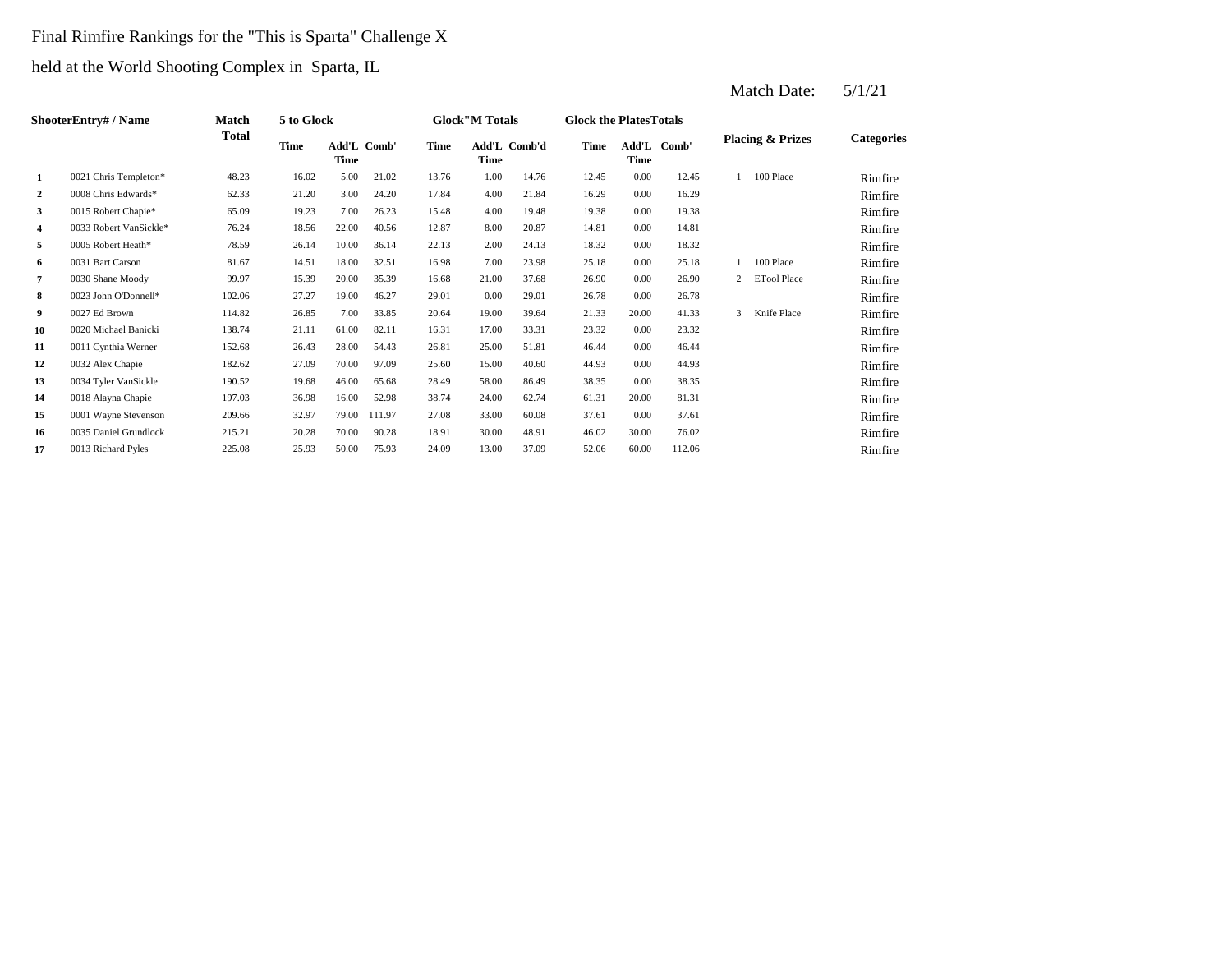## Final GLOCK Girl Rankings for the "This is Sparta" Challenge X

held at the World Shooting Complex in Sparta, IL

| <b>ShooterEntry#/Name</b> | Match  | 5 to Glock  |                      |         |             | <b>Glock</b> "M Totals |              | <b>Glock the Plates Totals</b> |       |             |                             |
|---------------------------|--------|-------------|----------------------|---------|-------------|------------------------|--------------|--------------------------------|-------|-------------|-----------------------------|
| <b>Total</b>              |        | <b>Time</b> | Add'L<br><b>Time</b> | - Comb' | <b>Time</b> | Time                   | Add'L Comb'd | Time                           | Time  | Add'L Comb' | <b>Placing &amp; Prizes</b> |
| 0026 Katherine Lilly      | 158.84 | 40.07       | 14.00                | 54.07   | 30.33       | 34.00                  | 64.33        | 40.44                          | 0.00  | 40.44       | 100 Place                   |
| 0012 Cynthia Werner       | 181.08 | 30.76       | 48.00                | 78.76   | 28.21       | 23.00                  | 51.21        | 41.11                          | 10.00 | 51.11       | <b>ETool Place</b>          |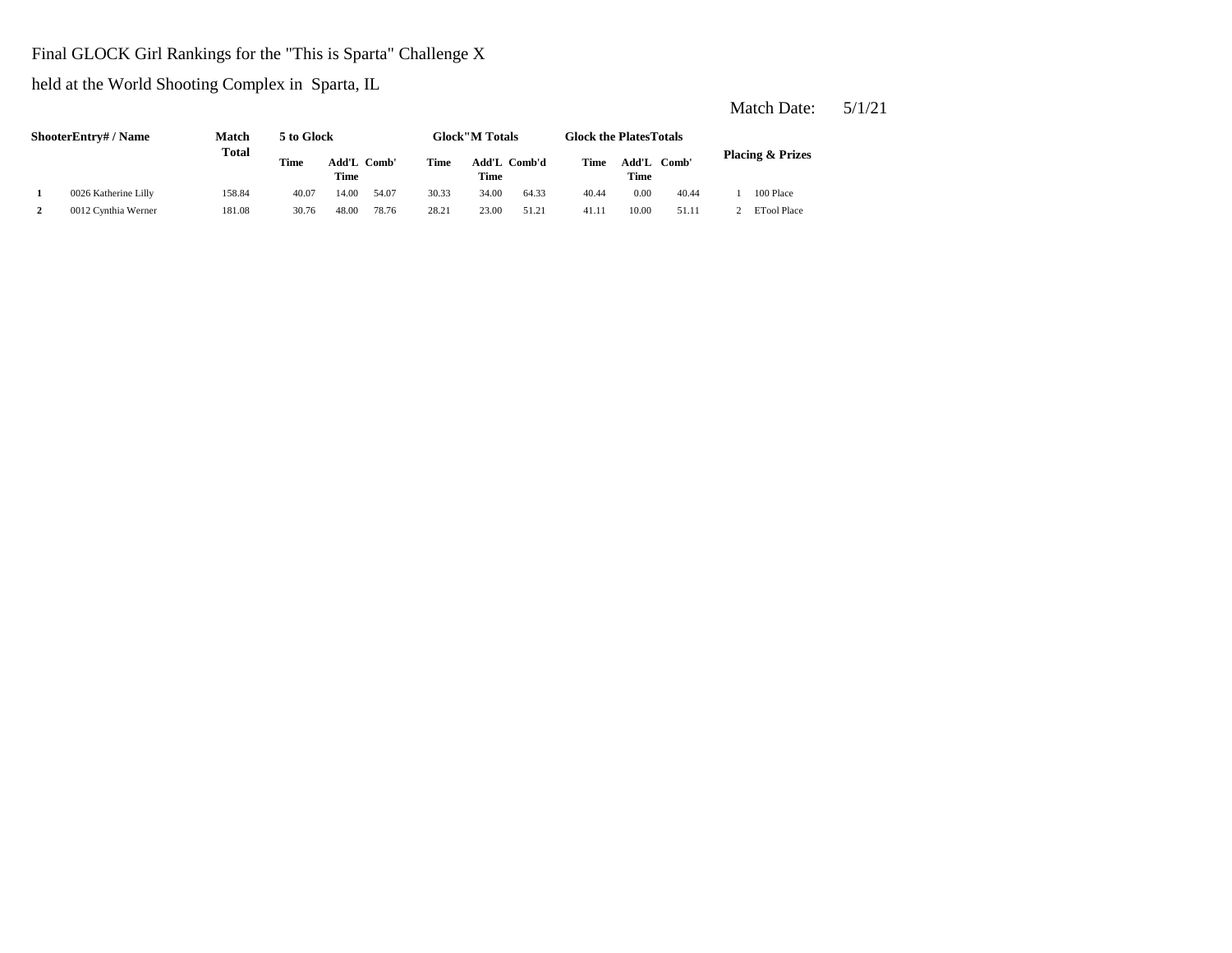## Final Pocket GLOCK Rankings for the "This is Sparta" Challenge X

held at the World Shooting Complex in Sparta, IL

|                | ShooterEntry# / Name  | Match        | 5 to Glock  |                     |       |       | <b>Glock</b> "M Totals |              | <b>Glock the PlatesTotals</b> |                     |        |   |                             |
|----------------|-----------------------|--------------|-------------|---------------------|-------|-------|------------------------|--------------|-------------------------------|---------------------|--------|---|-----------------------------|
|                |                       | <b>Total</b> | <b>Time</b> | Add'L Comb'<br>Time |       | Time  | Time                   | Add'L Comb'd | Time                          | Add'L Comb'<br>Time |        |   | <b>Placing &amp; Prizes</b> |
| 1              | 0010 Bryan Dover*     | 53.85        | 10.25       | 8.00                | 18.25 | 9.91  | 10.00                  | 19.91        | 15.69                         | 0.00                | 15.69  |   | 100 Place                   |
| $\overline{2}$ | 0016 Robert Chapie*   | 81.17        | 16.79       | 5.00                | 21.79 | 15.88 | 5.00                   | 20.88        | 28.50                         | 10.00               | 38.50  |   |                             |
| 3              | 0024 John O'Donnell*  | 82.73        | 19.44       | 17.00               | 36.44 | 13.23 | 1.00                   | 14.23        | 32.06                         | 0.00                | 32.06  |   |                             |
| 4              | 0006 Robert Heath*    | 86.57        | 18.07       | 3.00                | 21.07 | 16.08 | 3.00                   | 19.08        | 26.42                         | 20.00               | 46.42  |   |                             |
| 5              | 0014 Richard Pyles    | 127.04       | 18.68       | 6.00                | 24.68 | 17.65 | 8.00                   | 25.65        | 36.71                         | 40.00               | 76.71  |   | 100 Place                   |
| 6              | 0025 Marc Silverman   | 136.90       | 29.93       | 14.00               | 43.93 | 26.69 | 6.00                   | 32.69        | 50.28                         | 10.00               | 60.28  |   | <b>ETool Place</b>          |
| $\overline{7}$ | 0022 Erick Stephenson | 146.99       | 14.62       | 18.00               | 32.62 | 10.82 | 18.00                  | 28.82        | 25.55                         | 60.00               | 85.55  | 3 | Knife Place                 |
| 8              | 0003 Greg Fancher     | 178.41       | 15.24       | 29.00               | 44.24 | 13.18 | 10.00                  | 23.18        | 30.99                         | 80.00               | 110.99 |   |                             |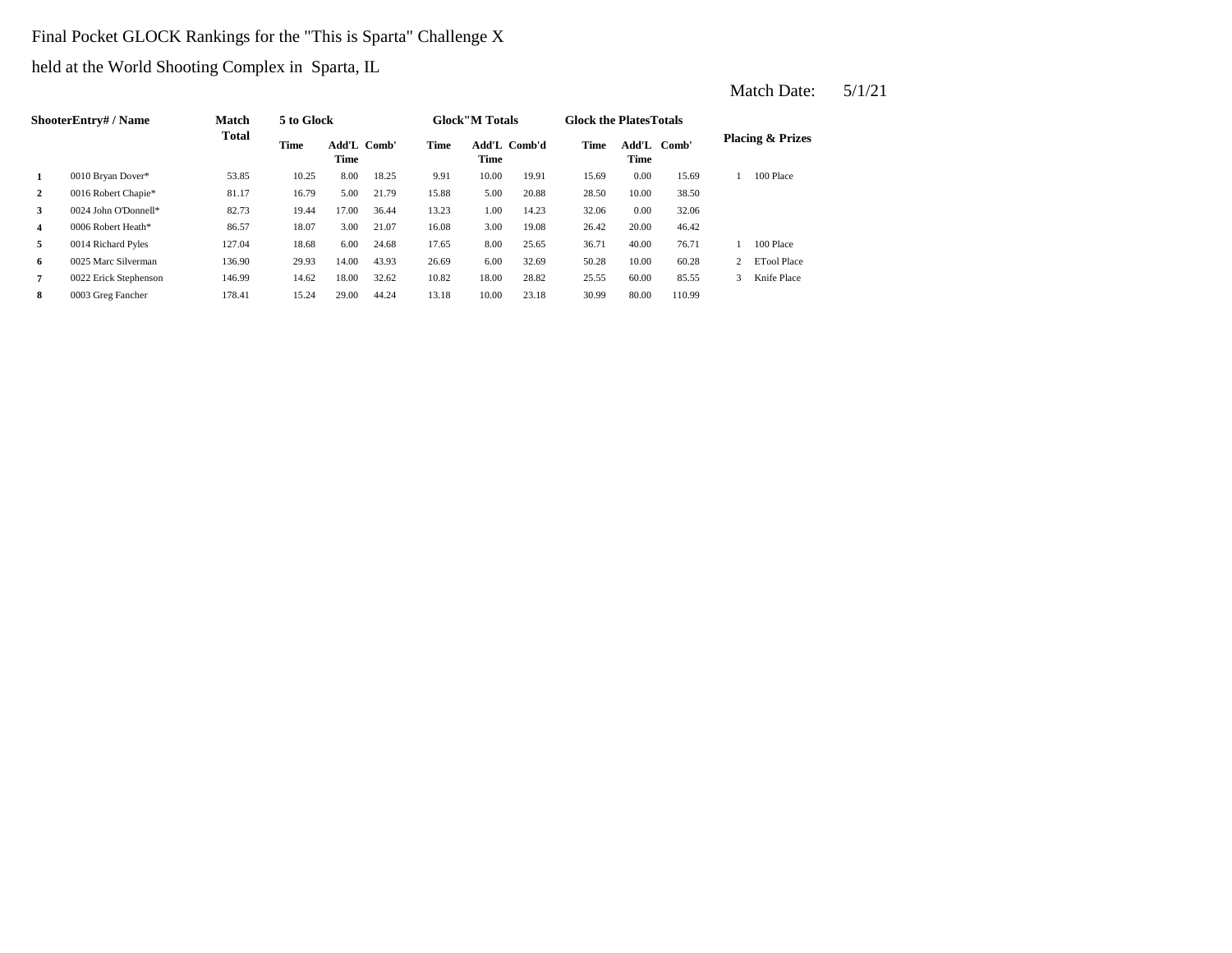# Final Stock MOS Rankings for the "This is Sparta" Challenge X

held at the World Shooting Complex in Sparta, IL

|                  | ShooterEntry# / Name | <b>Match</b> | 5 to Glock |                     |       |       | <b>Glock</b> "M Totals |              | <b>Glock the Plates Totals</b> |                     |        |   |                             |
|------------------|----------------------|--------------|------------|---------------------|-------|-------|------------------------|--------------|--------------------------------|---------------------|--------|---|-----------------------------|
|                  |                      | <b>Total</b> | Time       | Add'L Comb'<br>Time |       | Time  | Time                   | Add'L Comb'd | <b>Time</b>                    | Add'L Comb'<br>Time |        |   | <b>Placing &amp; Prizes</b> |
| 1                | 0002 David Banas     | 54.58        | 20.46      | 1.00                | 21.46 | 17.01 | 2.00                   | 19.01        | 14.11                          | 0.00                | 14.11  |   | 100 Place                   |
| 2                | 0029 Shane Moody     | 58.88        | 16.06      | 10.00               | 26.06 | 15.85 | 1.00                   | 16.85        | 15.97                          | 0.00                | 15.97  |   | Pistol Random               |
| $\boldsymbol{2}$ |                      | 58.88        | 16.06      | 10.00               | 26.06 | 15.85 | 1.00                   | 16.85        | 15.97                          | 0.00                | 15.97  | 2 | <b>ETool Place</b>          |
| 3                | 0009 Chris Edwards*  | 65.46        | 22.89      | 6.00                | 28.89 | 17.94 | 4.00                   | 21.94        | 14.63                          | 0.00                | 14.63  |   |                             |
| 4                | 0017 Robert Chapie*  | 65.54        | 22.72      | 6.00                | 28.72 | 20.43 | 0.00                   | 20.43        | 16.39                          | 0.00                | 16.39  |   | 100 Place                   |
| 5                | 0007 Robert Heath*   | 87.50        | 25.56      | 23.00               | 48.56 | 21.38 | 0.00                   | 21.38        | 17.56                          | 0.00                | 17.56  |   |                             |
| 6                | 0028 Ed Brown        | 94.22        | 29.74      | 9.00                | 38.74 | 27.48 | 6.00                   | 33.48        | 22.00                          | 0.00                | 22.00  | 3 | Knife Place                 |
| 7                | 0004 Steve Knickle   | 164.57       | 26.17      | 44.00               | 70.17 | 28.95 | 33.00                  | 61.95        | 32.45                          | 0.00                | 32.45  |   |                             |
| 8                | 0019 Alayna Chapie   | 227.15       | 34.50      | 27.00               | 61.50 | 31.27 | 21.00                  | 52.27        | 73.38                          | 40.00               | 113.38 |   |                             |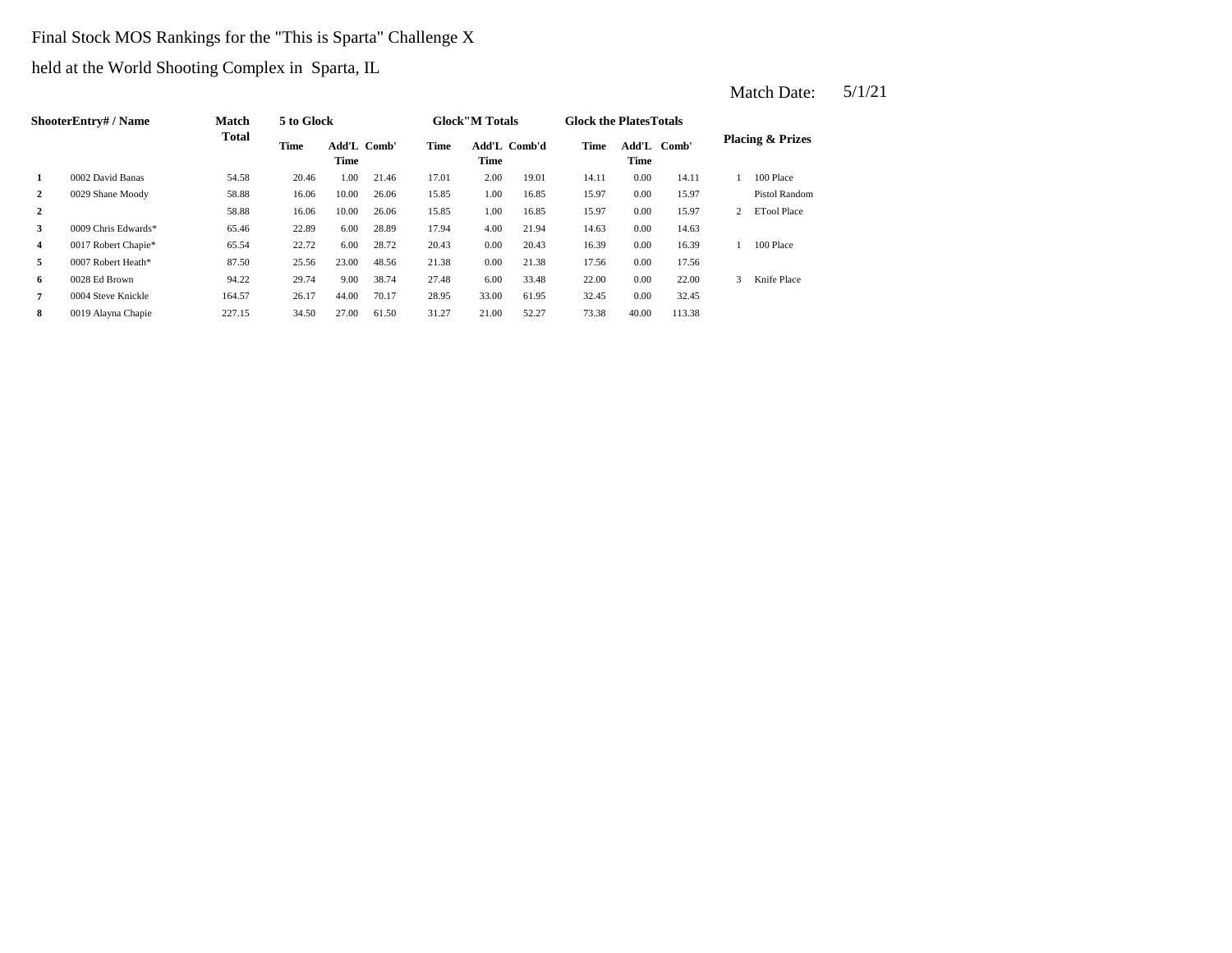Match Date:

**The following scores have not been included in the above results due to administrative issues or scoring errors Please call the GSSF office (770) 437-4718 as soon as possible for further clarification. Thank you.**

**Shooters who did not finish the match...**

**Shooters who did not show**

**0**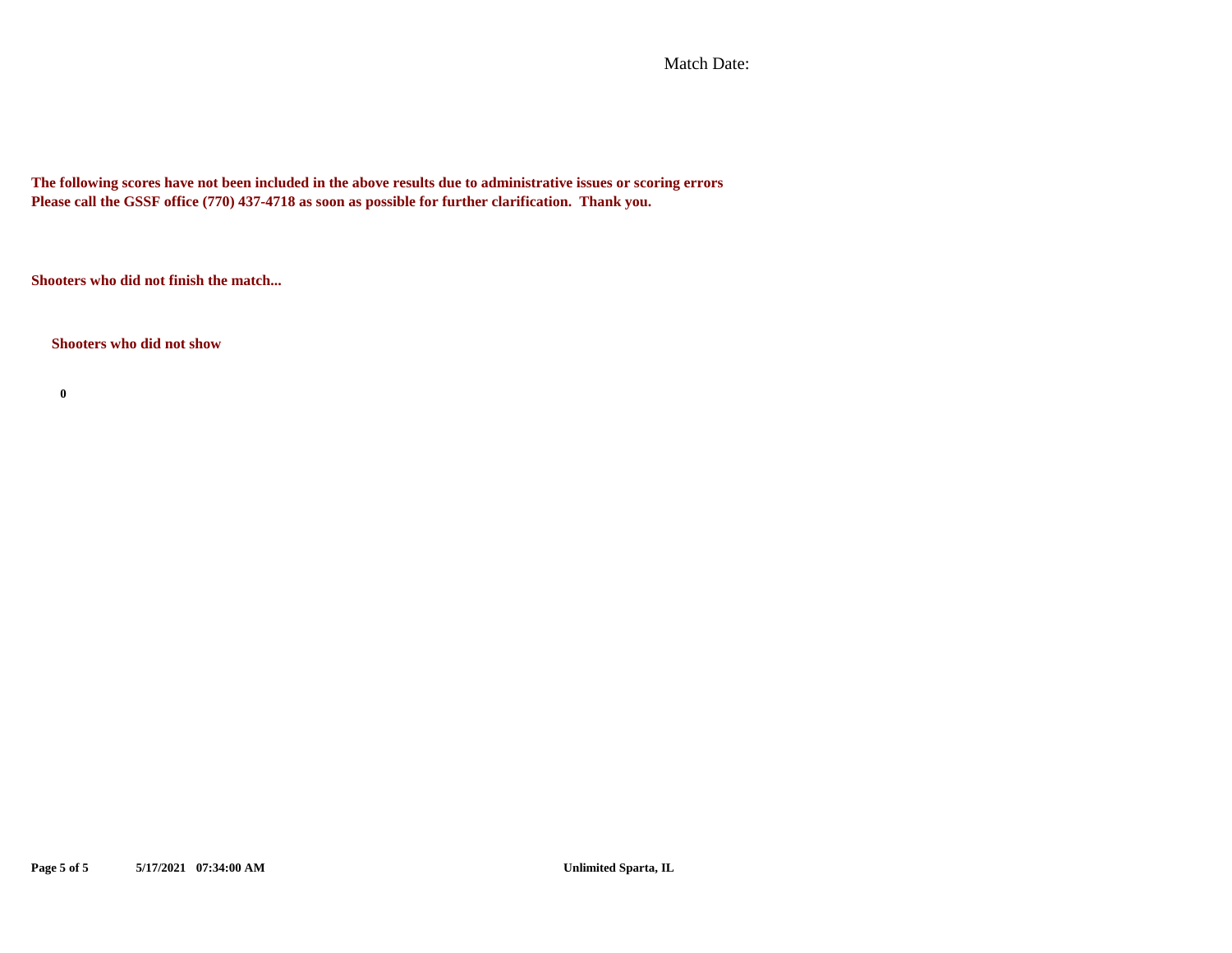## Final Civilian Rankings for the "This is Sparta" Challenge X

|    |                         |              |            |             |             |       |                       |        |                                |             |             |   | <b>Match Date:</b>            | 5/1/21              |
|----|-------------------------|--------------|------------|-------------|-------------|-------|-----------------------|--------|--------------------------------|-------------|-------------|---|-------------------------------|---------------------|
|    | ShooterEntry# / Name    | <b>Match</b> | 5 to Glock |             |             |       | <b>Glock"M Totals</b> |        | <b>Glock the Plates Totals</b> |             |             |   |                               |                     |
|    |                         | <b>Total</b> | Time       | <b>Time</b> | Add'L Comb' | Time  | Add'L<br><b>Time</b>  | Comb'd | Time                           | <b>Time</b> | Add'L Comb' |   | <b>Placing &amp; Prizes</b>   | <b>Categories</b>   |
| 1  | 0001 Gregory Wilson     | 70.90        | 23.57      | 8.00        | 31.57       | 19.47 | 2.00                  | 21.47  | 17.86                          | 0.00        | 17.86       |   | <b>Pistol Place</b>           |                     |
| 2  | 0078 Tyler Shelton      | 95.33        | 16.75      | 36.00       | 52.75       | 17.16 | 9.00                  | 26.16  | 16.42                          | 0.00        | 16.42       | 2 | 100 Place                     |                     |
| 3  | 0018 Greg Fancher       | 96.77        | 16.01      | 34.00       | 50.01       | 13.90 | 16.00                 | 29.90  | 16.86                          | 0.00        | 16.86       | 3 | 75 Place                      |                     |
| 4  | 0040 Mark Werner        | 97.85        | 21.46      | 24.00       | 45.46       | 18.02 | 13.00                 | 31.02  | 21.37                          | 0.00        | 21.37       |   |                               |                     |
| 5  | 0042 Nathan Pyles       | 103.61       | 29.12      | 18.00       | 47.12       | 23.41 | 5.00                  | 28.41  | 28.08                          | 0.00        | 28.08       |   |                               |                     |
| 6  | 0074 Ken Lilly          | 104.03       | 27.05      | 11.00       | 38.05       | 16.78 | 6.00                  | 22.78  | 43.20                          | 0.00        | 43.20       |   | 75 Senior                     | Senior              |
| 7  | 0056 Jimmy Etling       | 107.10       | 35.66      | 9.00        | 44.66       | 27.00 | 4.00                  | 31.00  | 31.44                          | 0.00        | 31.44       |   |                               | Senior              |
| 8  | 0082 Stephen Filla      | 111.12       | 21.48      | 20.00       | 41.48       | 19.51 | 24.00                 | 43.51  | 26.13                          | 0.00        | 26.13       |   |                               | Senior              |
| 9  | 0079 Matt Ardolino      | 114.79       | 20.50      | 34.00       | 54.50       | 20.34 | 13.00                 | 33.34  | 26.95                          | 0.00        | 26.95       |   |                               |                     |
| 10 | 0064 Erick Stephenson   | 119.06       | 25.57      | 36.00       | 61.57       | 16.07 | 19.00                 | 35.07  | 22.42                          | 0.00        | 22.42       |   |                               |                     |
| 11 | 0009 Ed Barwick         | 119.09       | 32.88      | 16.00       | 48.88       | 30.00 | 8.00                  | 38.00  | 32.21                          | 0.00        | 32.21       |   | 75 Super Senior               | Super Senior        |
| 12 | 0076 Katherine Lilly    | 146.07       | 33.05      | 17.00       | 50.05       | 31.69 | 26.00                 | 57.69  | 38.33                          | 0.00        | 38.33       |   | 75 Adult Female               | <b>Adult Female</b> |
| 13 | 0093 Kevin Wedemeyer    | 157.48       | 24.16      | 51.00       | 75.16       | 20.45 | 15.00                 | 35.45  | 36.87                          | 10.00       | 46.87       |   |                               |                     |
| 14 | 0028 William Cavanagh   | 162.59       | 30.22      | 52.00       | 82.22       | 26.81 | 18.00                 | 44.81  | 35.56                          | 0.00        | 35.56       |   |                               | Super Senior        |
| 15 | 0084 Louis Jolly        | 187.66       | 28.59      | 58.00       | 86.59       | 30.56 | 23.00                 | 53.56  | 37.51                          | 10.00       | 47.51       |   |                               |                     |
| 16 | 0087 Alex Chapie        | 191.75       | 35.18      | 59.00       | 94.18       | 30.71 | 3.00                  | 33.71  | 43.86                          | 20.00       | 63.86       |   | 2yr membership renewal Random |                     |
| 17 | 0024 Steve Knickle      | 210.08       | 24.88      | 67.00       | 91.88       | 27.44 | 21.00                 | 48.44  | 39.76                          | 30.00       | 69.76       |   |                               | Super Senior        |
| 18 | 0052 Larry Stammer, Jr. | 211.34       | 40.09      | 32.00       | 72.09       | 39.30 | 19.00                 | 58.30  | 50.95                          | 30.00       | 80.95       |   |                               | Super Senior        |
| 19 | 0102 Daniel Grundlock   | 233.52       | 21.73      | 117.00      | 138.73      | 21.35 | 37.00                 | 58.35  | 36.44                          | 0.00        | 36.44       |   |                               |                     |
| 20 | 0089 Kaden Howe         | 250.19       | 36.55      | 77.00       | 113.55      | 42.82 | 28.00                 | 70.82  | 55.82                          | 10.00       | 65.82       |   |                               |                     |
| 21 | 0071 Nicholas Pyles     | 255.51       | 47.96      | 27.00       | 74.96       | 57.44 | 8.00                  | 65.44  | 95.11                          | 20.00       | 115.11      |   |                               |                     |
| 22 | 0088 Ronald Geiser      | 265.60       | 24.82      | 50.00       | 74.82       | 28.64 | 16.00                 | 44.64  | 46.14                          | 100.00      | 146.14      |   |                               |                     |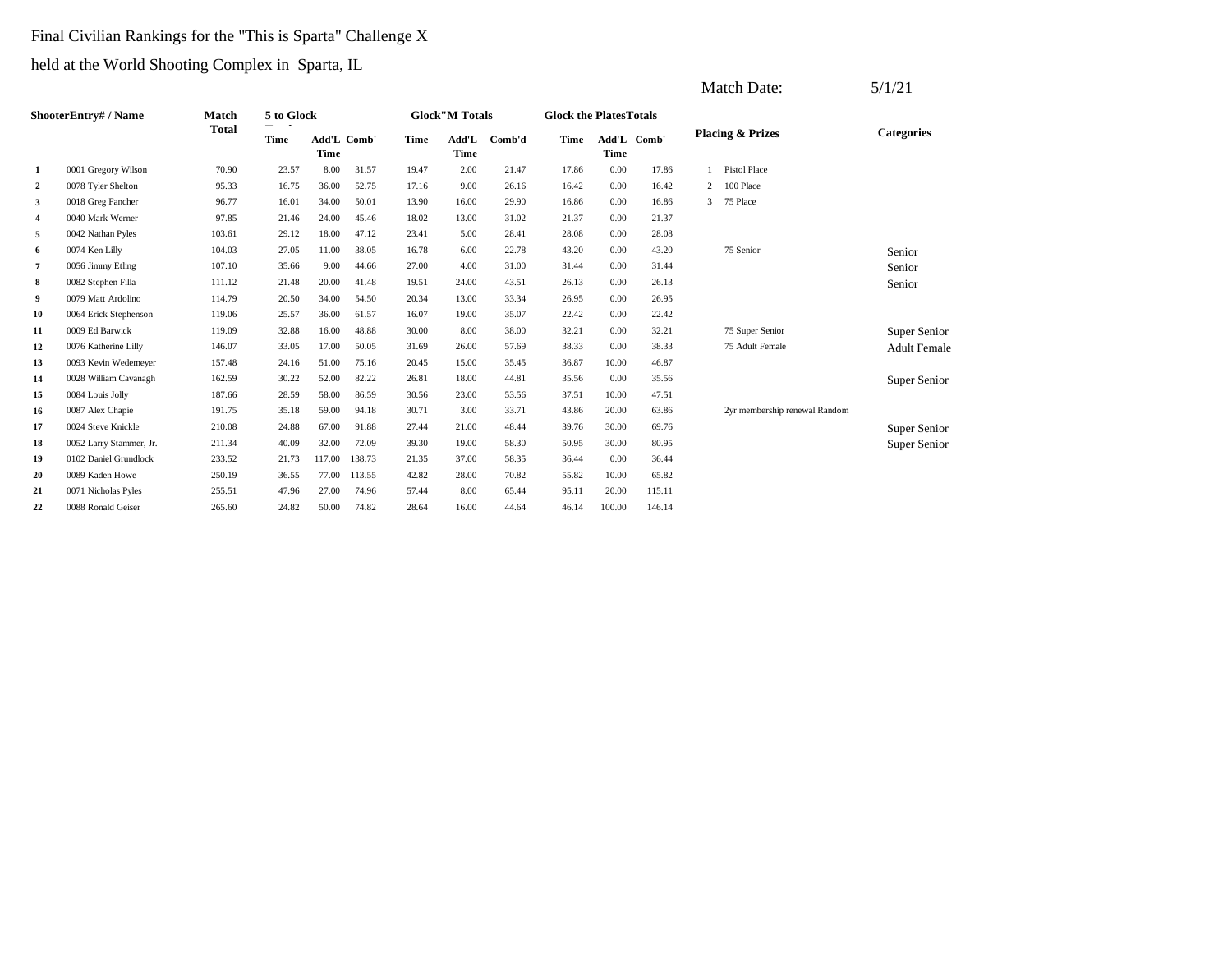## Final Competition Rankings for the "This is Sparta" Challenge X

|                |                        |              |            |                     |        |       |                       |        |                                |       |             |   | Match Date:                 | 5/1/21 |
|----------------|------------------------|--------------|------------|---------------------|--------|-------|-----------------------|--------|--------------------------------|-------|-------------|---|-----------------------------|--------|
|                | ShooterEntry# / Name   | <b>Match</b> | 5 to Glock |                     |        |       | <b>Glock"M Totals</b> |        | <b>Glock the Plates Totals</b> |       |             |   |                             |        |
|                |                        | <b>Total</b> | Time       | Add'L Comb'<br>Time |        | Time  | Add'L<br>Time         | Comb'd | Time                           | Time  | Add'L Comb' |   | <b>Placing &amp; Prizes</b> |        |
| 1              | 0036 Bryan Dover*      | 54.69        | 15.40      | 11.00               | 26.40  | 14.04 | 3.00                  | 17.04  | 11.25                          | 0.00  | 11.25       |   | 100 Place                   |        |
| 2              | 0097 Robert VanSickle* | 61.81        | 25.20      | 4.00                | 29.20  | 15.41 | 2.00                  | 17.41  | 15.20                          | 0.00  | 15.20       |   |                             |        |
| 3              | 0003 Gregory Wilson    | 67.63        | 24.20      | 7.00                | 31.20  | 19.61 | 0.00                  | 19.61  | 16.82                          | 0.00  | 16.82       |   | 100 Place                   |        |
| $\overline{4}$ | 0048 Robert Chapie*    | 70.98        | 23.88      | 6.00                | 29.88  | 19.18 | 5.00                  | 24.18  | 16.92                          | 0.00  | 16.92       |   |                             |        |
| 5              | 0061 Chris Templeton*  | 71.44        | 18.08      | 15.00               | 33.08  | 16.29 | 7.00                  | 23.29  | 15.07                          | 0.00  | 15.07       |   |                             |        |
| 6              | 0066 Erick Stephenson  | 73.79        | 24.04      | 13.00               | 37.04  | 14.96 | 6.00                  | 20.96  | 15.79                          | 0.00  | 15.79       | 2 | <b>Etool Place</b>          |        |
| 7              | 0041 Mark Werner       | 87.10        | 21.58      | 12.00               | 33.58  | 17.07 | 16.00                 | 33.07  | 20.45                          | 0.00  | 20.45       | 3 | Knife Place                 |        |
| 8              | 0013 Robert Heath*     | 100.38       | 27.16      | 25.00               | 52.16  | 22.74 | 5.00                  | 27.74  | 20.48                          | 0.00  | 20.48       |   |                             |        |
| 9              | 0091 Mike Robison*     | 101.50       | 44.46      | 5.00                | 49.46  | 29.37 | 0.00                  | 29.37  | 22.67                          | 0.00  | 22.67       |   |                             |        |
| 10             | 0033 Kenneth Kelley    | 121.50       | 31.13      | 34.00               | 65.13  | 29.36 | 5.00                  | 34.36  | 22.01                          | 0.00  | 22.01       |   |                             |        |
| 11             | 0094 Laszlo Szabo      | 126.35       | 25.78      | 34.00               | 59.78  | 21.17 | 22.00                 | 43.17  | 23.40                          | 0.00  | 23.40       |   |                             |        |
| 12             | 0025 Steve Knickle     | 141.50       | 24.47      | 29.00               | 53.47  | 26.03 | 15.00                 | 41.03  | 37.00                          | 10.00 | 47.00       |   | 50 Random                   |        |
| 13             | 0043 Marc Silverman    | 157.53       | 41.61      | 19.00               | 60.61  | 34.07 | 12.00                 | 46.07  | 50.85                          | 0.00  | 50.85       |   |                             |        |
| 14             | 0027 Clint Stevenson   | 161.95       | 18.87      | 49.00               | 67.87  | 25.20 | 10.00                 | 35.20  | 38.88                          | 20.00 | 58.88       |   |                             |        |
| 15             | 0021 Greg Fancher      | 166.57       | 19.35      | 65.00               | 84.35  | 11.51 | 25.00                 | 36.51  | 25.71                          | 20.00 | 45.71       |   |                             |        |
| 16             | 0029 William Cavanagh  | 174.78       | 28.82      | 38.00               | 66.82  | 23.91 | 24.00                 | 47.91  | 40.05                          | 20.00 | 60.05       |   |                             |        |
| 17             | 0075 Ken Lilly         | 189.70       | 29.19      | 25.00               | 54.19  | 23.16 | 7.00                  | 30.16  | 45.35                          | 60.00 | 105.35      |   |                             |        |
| 18             | 0077 Katherine Lilly   | 208.04       | 29.79      | 78.00               | 107.79 | 30.83 | 27.00                 | 57.83  | 42.42                          | 0.00  | 42.42       |   |                             |        |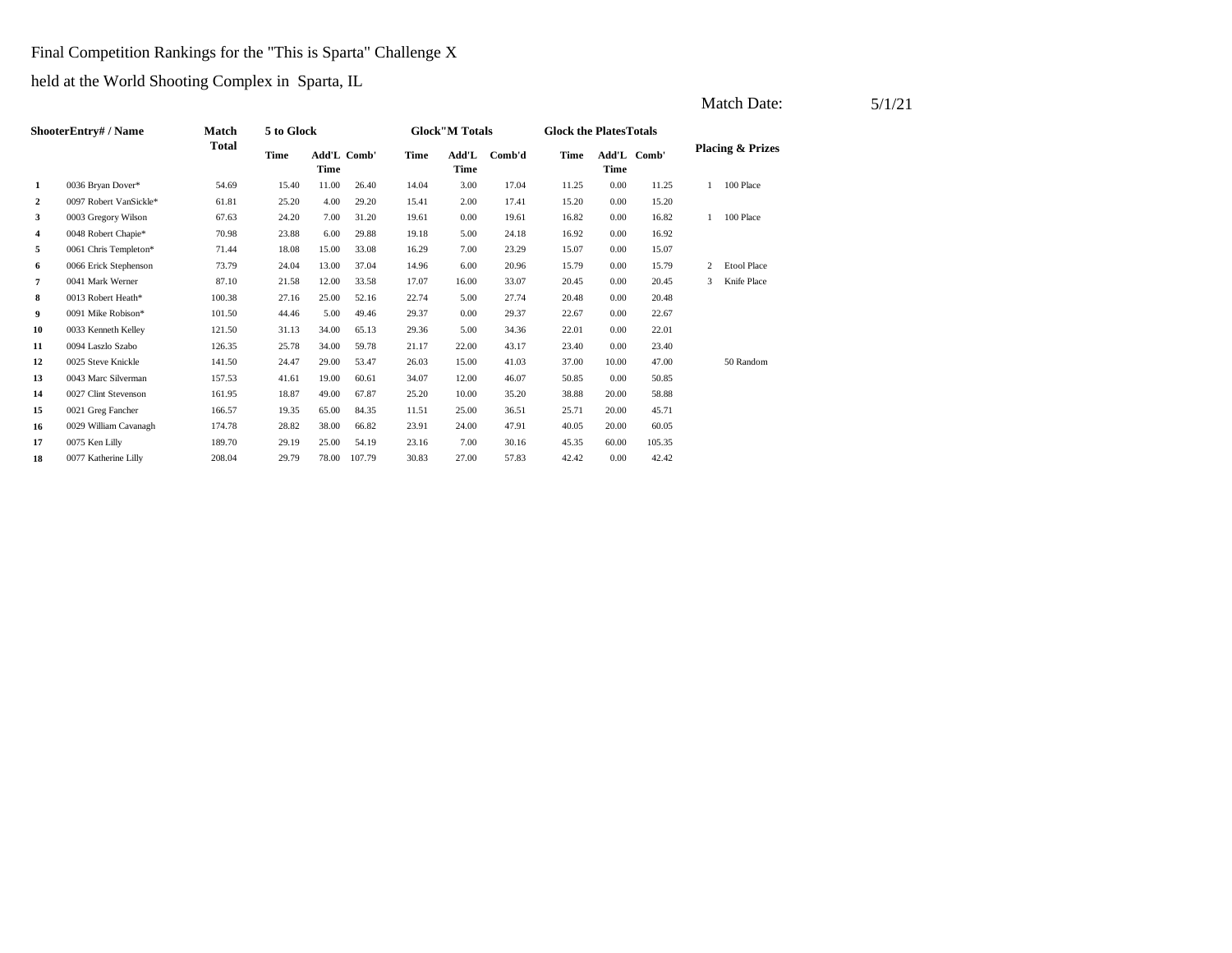## Final Guardian Rankings for the "This is Sparta" Challenge X

|                |                           |              |            |                     |        |       |                        |        | <b>Glock the Plates Totals</b> |       |             |   | <b>Match Date:</b>          | 5/1/21            |
|----------------|---------------------------|--------------|------------|---------------------|--------|-------|------------------------|--------|--------------------------------|-------|-------------|---|-----------------------------|-------------------|
|                | <b>ShooterEntry#/Name</b> | <b>Match</b> | 5 to Glock |                     |        |       | <b>Glock</b> "M Totals |        |                                |       |             |   |                             |                   |
|                |                           | <b>Total</b> | Time       | Add'L Comb'<br>Time |        | Time  | Add'L<br>Time          | Comb'd | Time                           | Time  | Add'L Comb' |   | <b>Placing &amp; Prizes</b> | <b>Categories</b> |
|                | 0017 David Banas          | 72.13        | 20.08      | 12.00               | 32.08  | 17.16 | 6.00                   | 23.16  | 16.89                          | 0.00  | 16.89       |   | 100 Place                   |                   |
| 2              | 0032 Kenneth Kelley       | 88.72        | 31.81      | 6.00                | 37.81  | 30.09 | 1.00                   | 31.09  | 19.82                          | 0.00  | 19.82       |   | 2 Etool Place               |                   |
| 3              | 0073 Bart Carson          | 95.22        | 15.96      | 15.00               | 30.96  | 13.91 | 17.00                  | 30.91  | 23.35                          | 10.00 | 33.35       | 3 | Knife Place                 |                   |
| $\overline{4}$ | 0044 Richard Pyles        | 110.07       | 26.41      | 22.00               | 48.41  | 25.61 | 7.00                   | 32.61  | 29.05                          | 0.00  | 29.05       |   | 75 Senior                   | Senior            |
| 5              | 0058 Michael Banicki      | 114.37       | 23.65      | 17.00               | 40.65  | 19.29 | 10.00                  | 29.29  | 24.43                          | 20.00 | 44.43       |   |                             | Senior            |
| 6              | 0083 Neil Kramper         | 120.89       | 29.55      | 18.00               | 47.55  | 20.23 | 19.00                  | 39.23  | 34.11                          | 0.00  | 34.11       |   |                             |                   |
| 7              | 0085 Adam Zimmerman       | 199.84       | 28.58      | 55.00               | 83.58  | 24.69 | 35.00                  | 59.69  | 36.57                          | 20.00 | 56.57       |   | Pistol New Member Raffle    |                   |
| 8              | 0101 Tyler VanSickle      | 425.88       | 51.11      | 98.00               | 149.11 | 39.93 | 94.00                  | 133.93 | 52.84                          | 90.00 | 142.84      |   |                             |                   |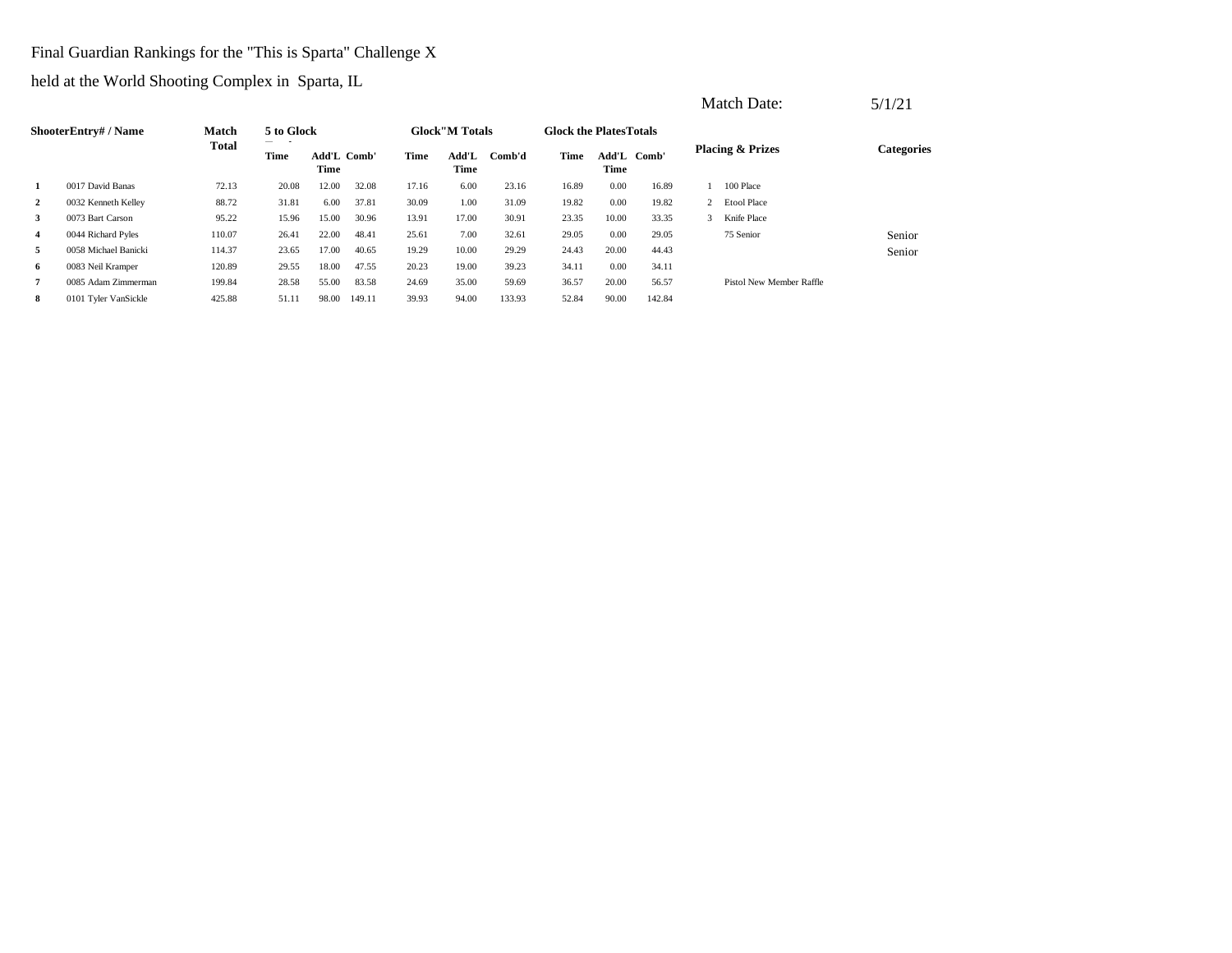## Final Heavy Metal Rankings for the "This is Sparta" Challenge X

|                |                         |              |            |                     |        |       |                        |        |                                |      |             |   | Match Date:                   | 5/1/21 |
|----------------|-------------------------|--------------|------------|---------------------|--------|-------|------------------------|--------|--------------------------------|------|-------------|---|-------------------------------|--------|
|                | ShooterEntry# / Name    | Match        | 5 to Glock |                     |        |       | <b>Glock</b> "M Totals |        | <b>Glock the Plates Totals</b> |      |             |   |                               |        |
|                | 0039 Bryan Dover*       | <b>Total</b> | Time       | Add'L Comb'<br>Time |        | Time  | Add'L<br>Time          | Comb'd | Time                           | Time | Add'L Comb' |   | <b>Placing &amp; Prizes</b>   |        |
|                |                         | 54.02        | 16.15      | 10.00               | 26.15  | 14.53 | 0.00                   | 14.53  | 13.34                          | 0.00 | 13.34       |   | 100 Place                     |        |
| $\overline{2}$ | 0051 Robert Chapie*     | 87.13        | 25.05      | 17.00               | 42.05  | 20.69 | 6.00                   | 26.69  | 18.39                          | 0.00 | 18.39       |   | 2yr membership renewal Random |        |
| 3              | 0023 Greg Fancher       | 109.79       | 20.37      | 26.00               | 46.37  | 16.01 | 21.00                  | 37.01  | 26.41                          | 0.00 | 26.41       |   | 100 Place                     |        |
| 4              | 0015 Robert Heath*      | 118.25       | 27.94      | 26.00               | 53.94  | 23.34 | 18.00                  | 41.34  | 22.97                          | 0.00 | 22.97       |   |                               |        |
| 5              | 0057 Jimmy Etling       | 127.43       | 36.45      | 22.00               | 58.45  | 28.54 | 11.00                  | 39.54  | 29.44                          | 0.00 | 29.44       |   | <b>Etool Place</b>            |        |
| 6              | 0067 Erick Stephenson   | 130.89       | 23.82      | 21.00               | 44.82  | 20.96 | 37.00                  | 57.96  | 28.11                          | 0.00 | 28.11       | 3 | Knife Place                   |        |
| $\overline{7}$ | 0100 Robert VanSickle*  | 133.15       | 32.27      | 28.00               | 60.27  | 28.72 | 16.00                  | 44.72  | 28.16                          | 0.00 | 28.16       |   |                               |        |
| 8              | 0054 Larry Stammer, Jr. | 185.01       | 37.75      | 63.00               | 100.75 | 33.14 | 10.00                  | 43.14  | 41.12                          | 0.00 | 41.12       |   |                               |        |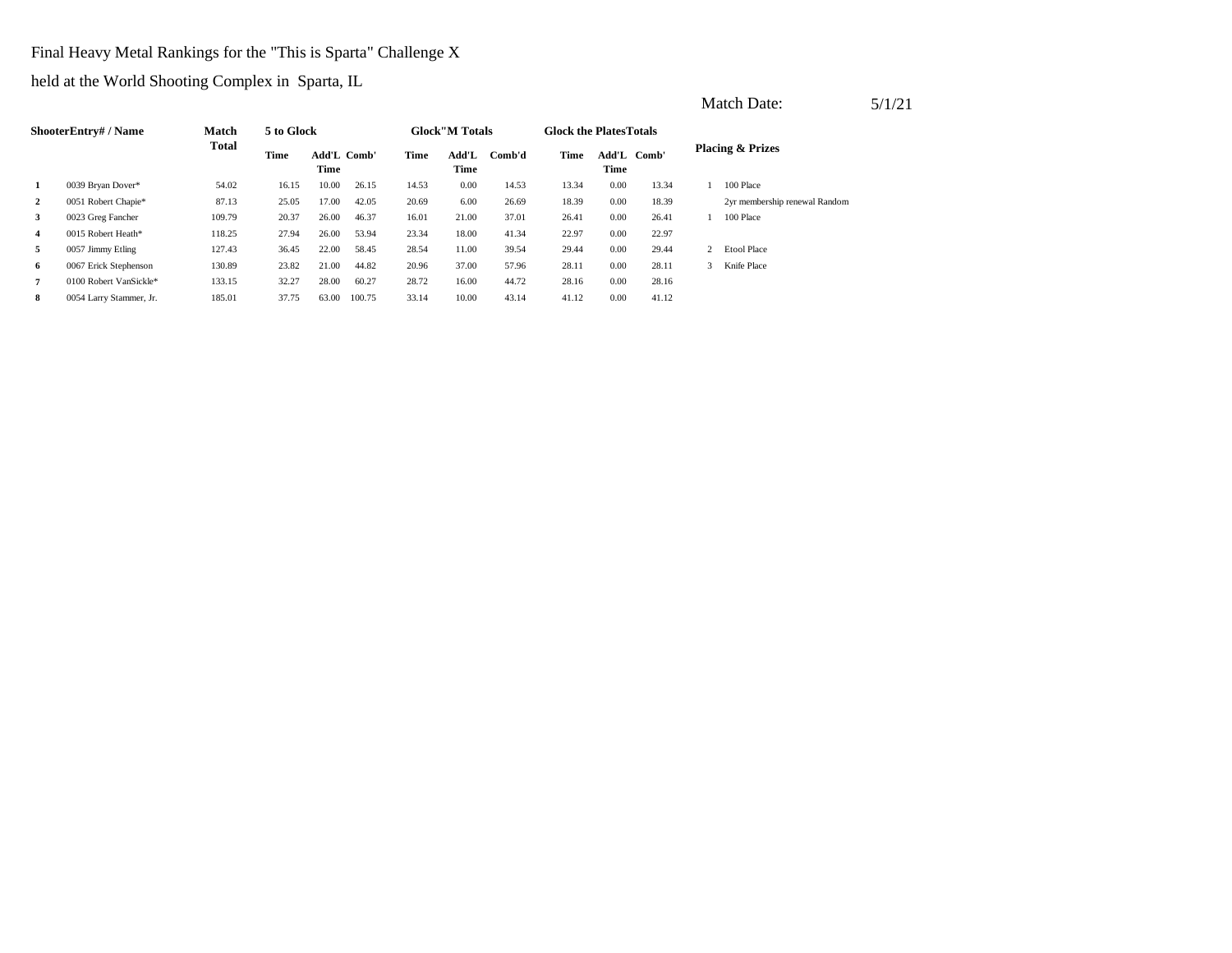## Final Major Sub Rankings for the "This is Sparta" Challenge X

|              |                        |        |            |                     |       |       |                        |        |                                |        |             | Match Date:                   | 5/1/21 |
|--------------|------------------------|--------|------------|---------------------|-------|-------|------------------------|--------|--------------------------------|--------|-------------|-------------------------------|--------|
|              | ShooterEntry# / Name   | Match  | 5 to Glock |                     |       |       | <b>Glock</b> "M Totals |        | <b>Glock the Plates Totals</b> |        |             |                               |        |
|              |                        | Total  | Time       | Add'L Comb'<br>Time |       | Time  | Add'L<br>Time          | Comb'd | Time                           | Time   | Add'L Comb' | <b>Placing &amp; Prizes</b>   |        |
| 1            | 0035 Bryan Dover*      | 38.04  | 10.66      | 2.00                | 12.66 | 10.16 | 1.00                   | 11.16  | 14.22                          | 0.00   | 14.22       | 100 Place                     |        |
| $\mathbf{2}$ | 0047 Robert Chapie*    | 63.32  | 17.51      | 6.00                | 23.51 | 16.52 | 1.00                   | 17.52  | 22.29                          | 0.00   | 22.29       |                               |        |
| 3            | 0096 Robert VanSickle* | 65.52  | 17.45      | 3.00                | 20.45 | 14.67 | 2.00                   | 16.67  | 28.40                          | 0.00   | 28.40       |                               |        |
| 4            | 0012 Robert Heath*     | 67.19  | 18.25      | 10.00               | 28.25 | 15.91 | 1.00                   | 16.91  | 22.03                          | 0.00   | 22.03       | 2yr membership renewal Random |        |
| 5            | 0090 Mike Robison*     | 75.58  | 27.20      | 0.00                | 27.20 | 24.12 | 0.00                   | 24.12  | 24.26                          | 0.00   | 24.26       |                               |        |
| 6            | 0068 John O'Donnell*   | 77.36  | 18.79      | 6.00                | 24.79 | 20.01 | 2.00                   | 22.01  | 30.56                          | 0.00   | 30.56       |                               |        |
| 7            | 0020 Greg Fancher      | 82.71  | 12.75      | 17.00               | 29.75 | 9.90  | 11.00                  | 20.90  | 22.06                          | 10.00  | 32.06       | 100 Place                     |        |
| 8            | 0081 Derek Aarseth     | 232.14 | 13.61      | 46.00               | 59.61 | 12.31 | 29.00                  | 41.31  | 21.22                          | 110.00 | 131.22      | <b>Etool Place</b>            |        |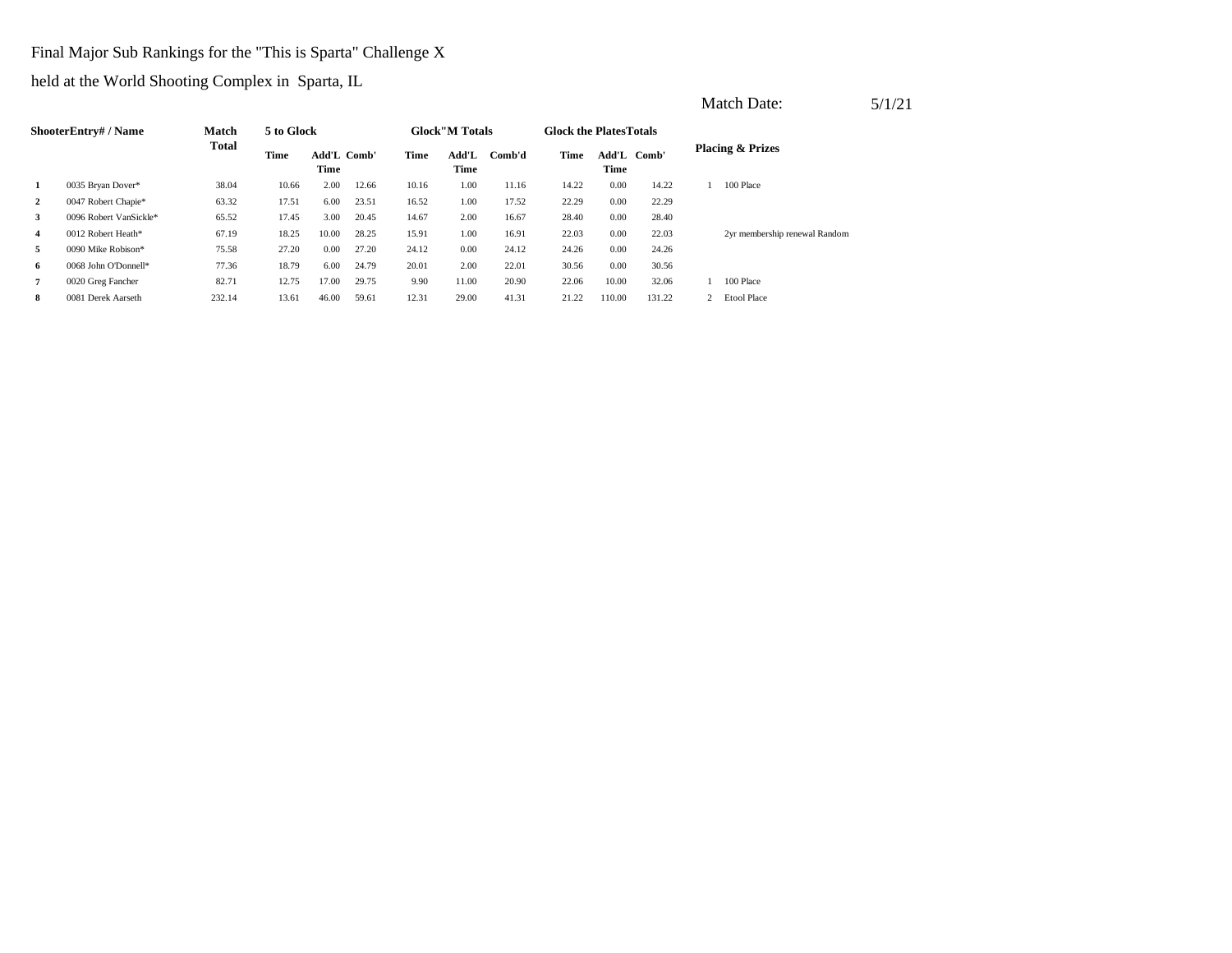#### Final Master Stock Rankings for the "This is Sparta" Challenge X

|                |                        |              |            |                     |       |       |                        |        |                                |      |             |               | Match Date:                 | 5/1/21 |
|----------------|------------------------|--------------|------------|---------------------|-------|-------|------------------------|--------|--------------------------------|------|-------------|---------------|-----------------------------|--------|
|                | ShooterEntry# / Name   | <b>Match</b> | 5 to Glock |                     |       |       | <b>Glock</b> "M Totals |        | <b>Glock the Plates Totals</b> |      |             |               |                             |        |
|                | 0038 Bryan Dover*      | <b>Total</b> | Time       | Add'L Comb'<br>Time |       | Time  | Add'L<br>Time          | Comb'd | Time                           | Time | Add'L Comb' |               | <b>Placing &amp; Prizes</b> |        |
|                |                        | 50.07        | 15.60      | 8.00                | 23.60 | 13.79 | 2.00                   | 15.79  | 10.68                          | 0.00 | 10.68       |               | Pistol MatchMeister         |        |
| 2              | 0099 Robert VanSickle* | 72.17        | 23.57      | 8.00                | 31.57 | 17.59 | 3.00                   | 20.59  | 20.01                          | 0.00 | 20.01       |               | 100 Place                   |        |
| 3              | 0050 Robert Chapie*    | 74.39        | 22.74      | 9.00                | 31.74 | 20.92 | 1.00                   | 21.92  | 20.73                          | 0.00 | 20.73       | 2             | <b>Etool Place</b>          |        |
| $\overline{4}$ | 0063 Chris Templeton*  | 76.38        | 17.93      | 23.00               | 40.93 | 16.64 | 4.00                   | 20.64  | 14.81                          | 0.00 | 14.81       | $\mathcal{R}$ | Knife Place                 |        |
| 5              | 0092 Mike Robison*     | 99.92        | 45.21      | 1.00                | 46.21 | 30.42 | 0.00                   | 30.42  | 23.29                          | 0.00 | 23.29       |               |                             |        |
| -6             | 0069 John O'Donnell*   | 100.69       | 30.37      | 11.00               | 41.37 | 28.83 | 1.00                   | 29.83  | 29.49                          | 0.00 | 29.49       |               |                             |        |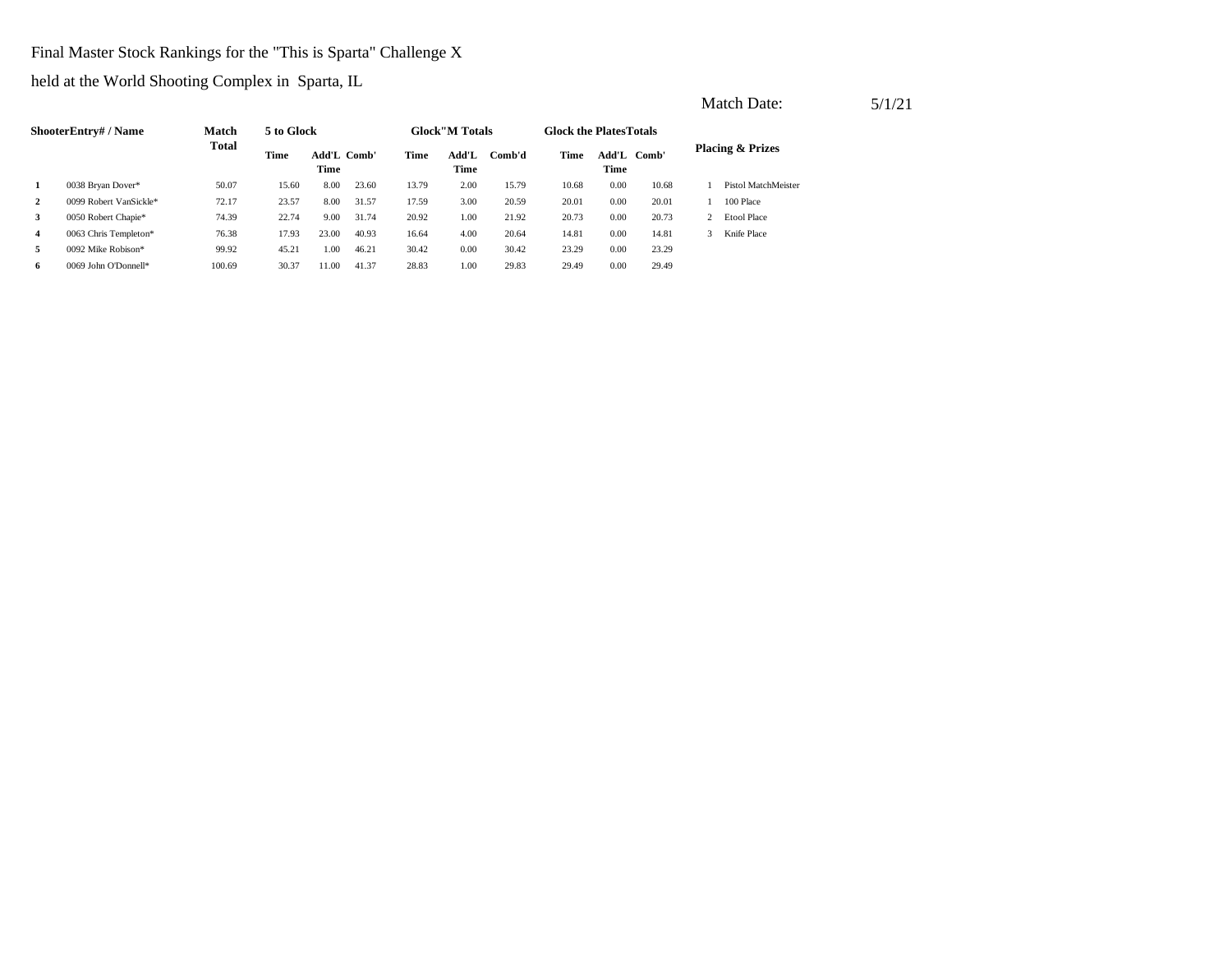#### Final SubCompact Rankings for the "This is Sparta" Challenge X

held at the World Shooting Complex in Sparta, IL

|    |                           |        |            |       |             |       |                        |        |                               | Match Date: | 5/1/21      |               |                             |  |  |
|----|---------------------------|--------|------------|-------|-------------|-------|------------------------|--------|-------------------------------|-------------|-------------|---------------|-----------------------------|--|--|
|    | <b>ShooterEntry#/Name</b> | Match  | 5 to Glock |       |             |       | <b>Glock</b> "M Totals |        | <b>Glock the PlatesTotals</b> |             |             |               |                             |  |  |
|    |                           | Total  | Time       | Time  | Add'L Comb' | Time  | Add'L<br>Time          | Comb'd | Time                          | Time        | Add'L Comb' |               | <b>Placing &amp; Prizes</b> |  |  |
| 1  | 0034 Bryan Dover*         | 51.73  | 15.70      | 6.00  | 21.70       | 13.49 | 4.00                   | 17.49  | 12.54                         | 0.00        | 12.54       |               | 100 Place                   |  |  |
| 2  | 0002 Gregory Wilson       | 76.70  | 23.37      | 8.00  | 31.37       | 18.60 | 6.00                   | 24.60  | 20.73                         | 0.00        | 20.73       |               | 100 Place                   |  |  |
| 3  | 0011 Robert Heath*        | 82.50  | 29.08      | 7.00  | 36.08       | 24.62 | 0.00                   | 24.62  | 21.80                         | 0.00        | 21.80       |               |                             |  |  |
| 4  | 0019 Greg Fancher         | 85.00  | 17.15      | 19.00 | 36.15       | 14.13 | 17.00                  | 31.13  | 17.72                         | 0.00        | 17.72       |               | 2 Etool Place               |  |  |
| 5  | 0080 Matt Ardolino        | 90.61  | 23.07      | 17.00 | 40.07       | 19.37 | 7.00                   | 26.37  | 24.17                         | 0.00        | 24.17       | $\mathcal{R}$ | Knife Place                 |  |  |
| 6  | 0046 Robert Chapie*       | 94.48  | 22.64      | 20.00 | 42.64       | 20.33 | 8.00                   | 28.33  | 23.51                         | 0.00        | 23.51       |               |                             |  |  |
| 7  | 0070 Jimmy Etling         | 108.76 | 29.51      | 18.00 | 47.51       | 26.79 | 3.00                   | 29.79  | 31.46                         | 0.00        | 31.46       |               |                             |  |  |
| 8  | 0010 Ed Barwick           | 111.99 | 31.91      | 14.00 | 45.91       | 27.76 | 4.00                   | 31.76  | 34.32                         | 0.00        | 34.32       |               |                             |  |  |
| 9  | 0045 Richard Pyles        | 112.14 | 32.38      | 18.00 | 50.38       | 25.16 | 12.00                  | 37.16  | 24.60                         | 0.00        | 24.60       |               |                             |  |  |
| 10 | 0095 Robert VanSickle*    | 130.43 | 21.95      | 32.00 | 53.95       | 16.83 | 5.00                   | 21.83  | 34.65                         | 20.00       | 54.65       |               | 50 Random                   |  |  |

32.62 40.00 66.93

**11** 29.00 26.12 0065 Erick Stephenson 138.27 21.24 27.00 48.24 14.91 43.91 20.00 46.12

**13** 22.00 36.68 0.00 36.68 0072 Jeff Duckworth 163.00 25.75 55.00 80.75 23.57 45.57

**12** 13.00 26.93 0059 Michael Banicki 155.91 21.36 35.00 56.36 19.62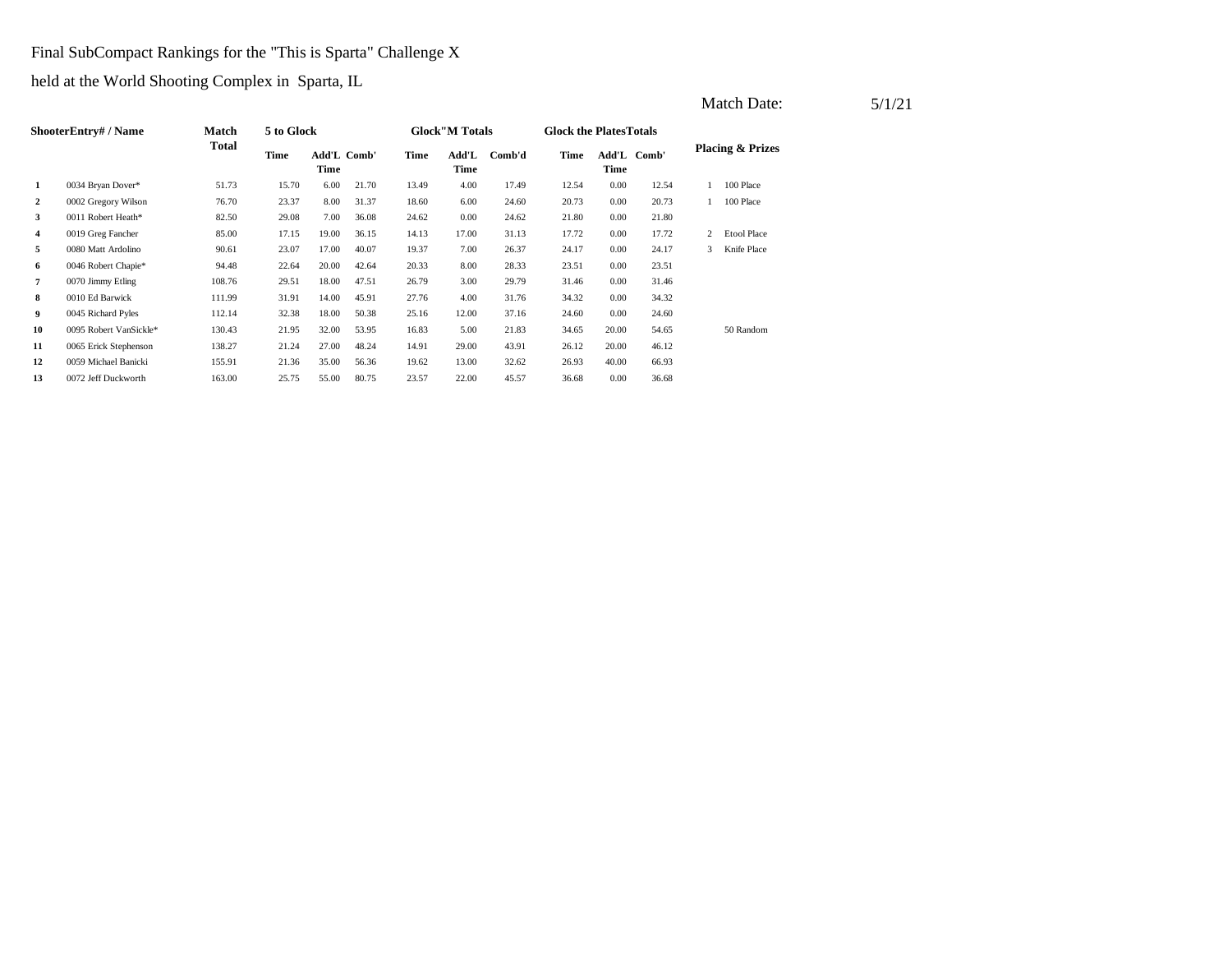## Final Unlimited Rankings for the "This is Sparta" Challenge X

| ShooterEntry# / Name |                         | <b>Match</b> | 5 to Glock |                     |        | <b>Glock</b> "M Totals |               |        | <b>Glock the Plates Totals</b> |       |             |                             |                    |
|----------------------|-------------------------|--------------|------------|---------------------|--------|------------------------|---------------|--------|--------------------------------|-------|-------------|-----------------------------|--------------------|
|                      |                         | <b>Total</b> |            | Add'L Comb'<br>Time |        | Time                   | Add'L<br>Time | Comb'd | Time                           | Time  | Add'L Comb' | <b>Placing &amp; Prizes</b> |                    |
| 1                    | 0037 Bryan Dover*       | 43.95        | 15.24      | 3.00                | 18.24  | 13.55                  | 2.00          | 15.55  | 10.16                          | 0.00  | 10.16       |                             | 100 Place          |
| 2                    | 0016 David Overland     | 56.68        | 17.16      | 7.00                | 24.16  | 12.42                  | 4.00          | 16.42  | 16.10                          | 0.00  | 16.10       |                             | 100 Place          |
| 3                    | 0098 Robert VanSickle*  | 56.98        | 19.33      | 5.00                | 24.33  | 10.78                  | 8.00          | 18.78  | 13.87                          | 0.00  | 13.87       |                             |                    |
| 4                    | 0062 Chris Templeton*   | 61.42        | 19.49      | 7.00                | 26.49  | 16.31                  | 5.00          | 21.31  | 13.62                          | 0.00  | 13.62       |                             |                    |
| 5                    | 0049 Robert Chapie*     | 68.69        | 21.60      | 10.00               | 31.60  | 19.26                  | 3.00          | 22.26  | 14.83                          | 0.00  | 14.83       |                             |                    |
| 6                    | 0014 Robert Heath*      | 73.85        | 24.02      | 9.00                | 33.02  | 21.00                  | 0.00          | 21.00  | 19.83                          | 0.00  | 19.83       |                             |                    |
| 7                    | 0004 Gregory Wilson     | 81.51        | 22.67      | 19.00               | 41.67  | 21.15                  | 2.00          | 23.15  | 16.69                          | 0.00  | 16.69       | 2                           | <b>Etool Place</b> |
| 8                    | 0022 Greg Fancher       | 100.23       | 18.34      | 14.00               | 32.34  | 13.49                  | 36.00         | 49.49  | 18.40                          | 0.00  | 18.40       | 3                           | Knife Place        |
| 9                    | 0060 Michael Banicki    | 101.25       | 23.59      | 18.00               | 41.59  | 16.72                  | 4.00          | 20.72  | 28.94                          | 10.00 | 38.94       |                             |                    |
| 10                   | 0053 Larry Stammer, Jr. | 109.03       | 37.33      | 10.00               | 47.33  | 30.97                  | 2.00          | 32.97  | 28.73                          | 0.00  | 28.73       |                             |                    |
| 11                   | 0086 Adam Zimmerman     | 162.61       | 24.53      | 59.00               | 83.53  | 25.33                  | 11.00         | 36.33  | 32.75                          | 10.00 | 42.75       |                             |                    |
| 12                   | 0026 Steve Knickle      | 227.29       | 25.35      | 84.00               | 109.35 | 36.86                  | 39.00         | 75.86  | 32.08                          | 10.00 | 42.08       |                             |                    |
| 13                   | 0055 Richard Lamb       | 293.66       | 40.74      | 51.00               | 91.74  | 35.64                  | 28.00         | 63.64  | 68.28                          | 70.00 | 138.28      |                             |                    |
|                      |                         |              |            |                     |        |                        |               |        |                                |       |             |                             |                    |